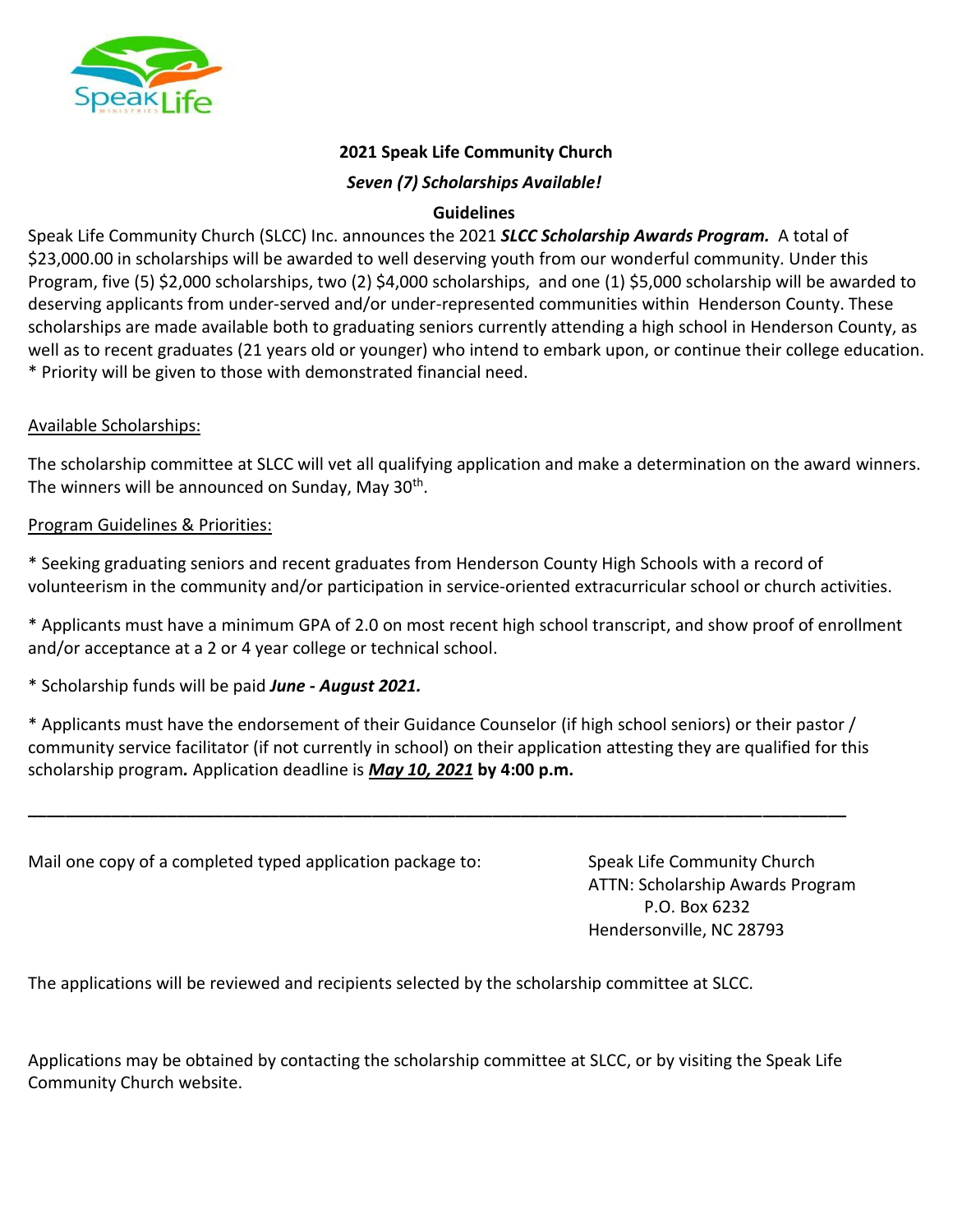

# **SCHOLARSHIP APPLICATION 2021**

|     | Please answer every question fully, truthfully, and to the best of your ability.                                                                                             |        |                                                                                                         |  |
|-----|------------------------------------------------------------------------------------------------------------------------------------------------------------------------------|--------|---------------------------------------------------------------------------------------------------------|--|
| 1.  | Last Name:                                                                                                                                                                   |        | <b>First Name:</b>                                                                                      |  |
| 2.  | <b>Mailing Address</b><br>Street:<br>City:                                                                                                                                   | State: | Zip:                                                                                                    |  |
| 3.  | Daytime Telephone Number: (<br>Email Address:                                                                                                                                |        |                                                                                                         |  |
| 4.  | Date of Birth: Month<br>Day                                                                                                                                                  | Year   |                                                                                                         |  |
| 5.  | Cumulative Grade Point Average (GPA): __________<br>Attach proof of GPA. Your most recent school transcript is required.                                                     |        | (On a 4.0 scale)                                                                                        |  |
| 6.  | Are you the first person in your family to go to college: YES _____ NO ____                                                                                                  |        |                                                                                                         |  |
| 7.  | Name of High School attending / (attended):                                                                                                                                  |        |                                                                                                         |  |
| 8.  | (If your resume or activities sheet answers question 8, please attach and skip to Question 9.)<br>A. List any honors, awards and membership activities while in high school: |        |                                                                                                         |  |
|     | activities:                                                                                                                                                                  |        | B. List your hobbies, outside interests, community service involvement, and/or school-related volunteer |  |
|     | C. List any other non-school sponsored volunteer activities in the community or in your church:                                                                              |        |                                                                                                         |  |
| 9.  | Type of institution attending in the (circle one) Fall / Spring of 20__.                                                                                                     |        |                                                                                                         |  |
|     | () Trade School () Technical School () JuCo () 4 yr. University () Graduate School                                                                                           |        |                                                                                                         |  |
| 10. | Name & address of parent(s) or legal guardian(s):<br>(Include address if different than your own listed in Question 2.)<br>Name(s):<br>Street:                               |        |                                                                                                         |  |
|     | City:                                                                                                                                                                        | State: | Zip:                                                                                                    |  |
|     | Home phone of parents or legal guardians:                                                                                                                                    |        | Work phone:                                                                                             |  |

# **14. On a separate sheet please write an essay (400 - 800 words) answering the questions below:**

Describe how volunteer or community service has shaped who you are today and the importance of community service, especially as it helps to reach our minority and under-served populations. Also, discuss in your essay any challenges or obstacles you have dealt with and have overcome in life, and how this will help you succeed in college and beyond.